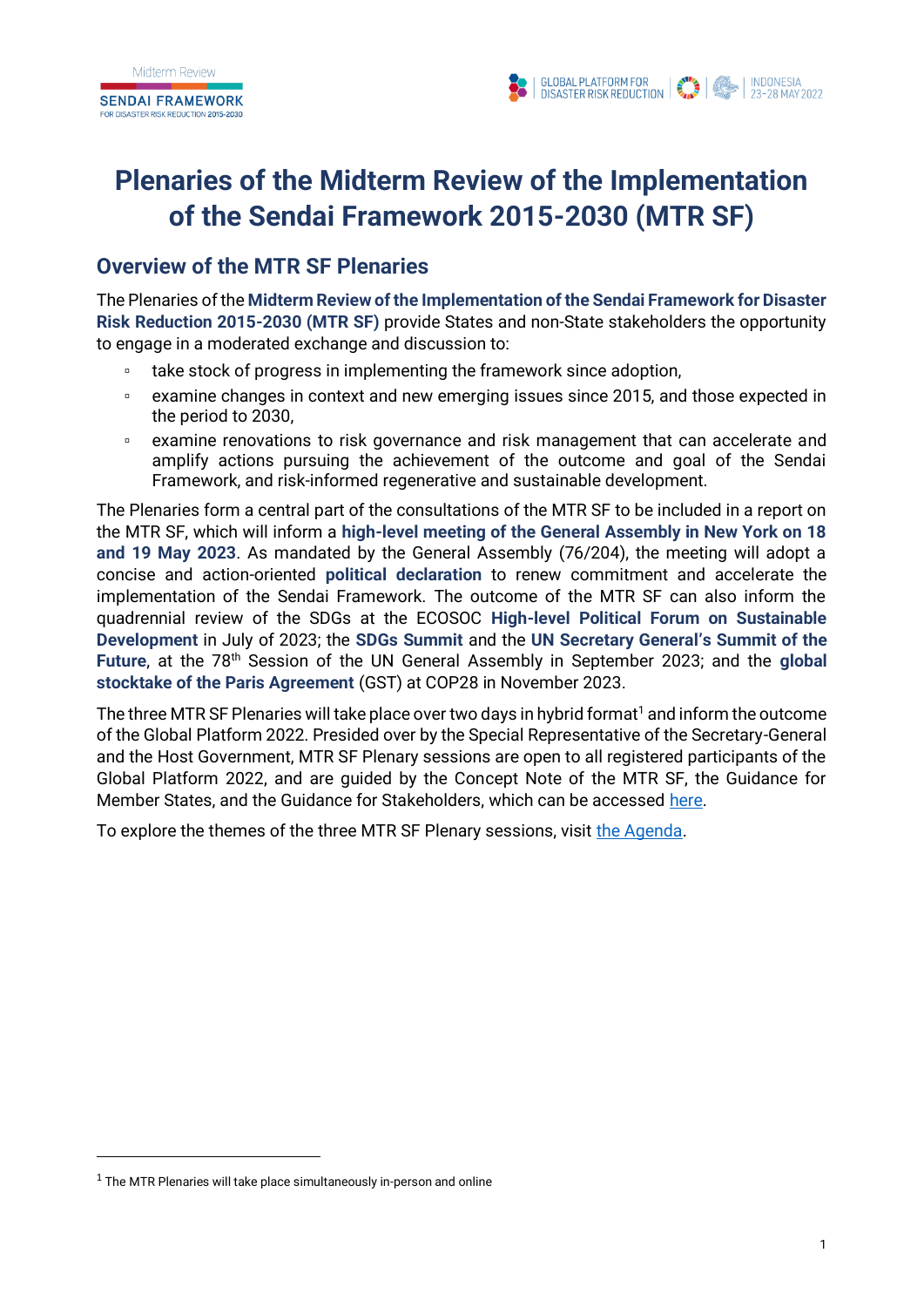**SENDAI FRAMEWORK** FOR DISASTER RISK REDUCTION 2015-2030



## **Background to the Midterm Review of the Sendai Framework**

With climate breakdown and the COVID-19 pandemic demonstrating the consequences of a failure to better understand and manage risk, and with the achievement of the goals and outcomes of the Sendai Framework and the 2030 Agenda for Sustainable Development in jeopardy, the UN General Assembly (UNGA) decided<sup>2</sup> to hold a "*midterm review of the implementation of the Sendai Framework 2015-2030***" (MTR SF).**

A retrospective and prospective stocktaking and review exercise, the MTR SF will assess progress made, examine challenges experienced in preventing new and reducing existing disaster risk, explore context shifts and emerging issues, and so identify renovations to risk governance and risk management able to contend with  $21^{st}$  century challenges. It will explore aspects of the integration of risk reduction into development, humanitarian, and climate action, allowing the reexamination and redress of our relationship with risk.

Through consultations and review by States and other stakeholders, the **MTR SF** will "assess progress in integrating disaster risk reduction into policies, programmes and investments at all levels, identify good practice, gaps and challenges and accelerate the path to achieving the goal of the Sendai Framework and its seven global targets by 2030"<sup>3</sup>.

States recognised that "the Sendai Framework….provides guidance relevant to a sustainable recovery from COVID-19 and [….] to identify and address underlying drivers of disaster risk in a systemic manner"<sup>4</sup> .

The recommendations of States and non-State stakeholders seek to amplify and accelerate action in all sectors and at all scales through to 2030 and beyond, in pursuit of the outcomes and goals of inter alia the Sendai Framework, the 2030 Agenda for Sustainable Development, the Paris Agreement, and risk-informed sustainable and regenerative development.

As both a retrospective and prospective exercise, the MTR SF process aims to:

- Prompt deep reflections in the COVID reality on how we understand the systemic nature of risk, our relationship with it, and how we can reduce disaster risk and loss.
- □ Support integrated partnerships and actions that harness what we know and what we do, to shape how we choose, interact and decide.
- □ Build collective and relational intelligence to establish new ways of knowing risk and new forms of collaboration that mean risk governance and management mechanisms and approaches are no longer overwhelmed.
- Develop policy options, and new modalities of implementation through recommendations for Governments and other stakeholders to accelerate realisation of the goal and outcome of the Sendai Framework and risk-informed sustainable development.

Consultations and review will generate critical analysis to assist countries and stakeholders develop recommendations for prioritised, accelerated and integrated international, national and local cooperation and action in the period 2023 to 2030, and to initiate nascent thinking on possible international arrangements for risk-informed sustainable development beyond 2030.

<sup>&</sup>lt;sup>2</sup> UNGA Resolution **A/RES/75/216** of 29 December 2020

 $3$  idem

<sup>4</sup> idem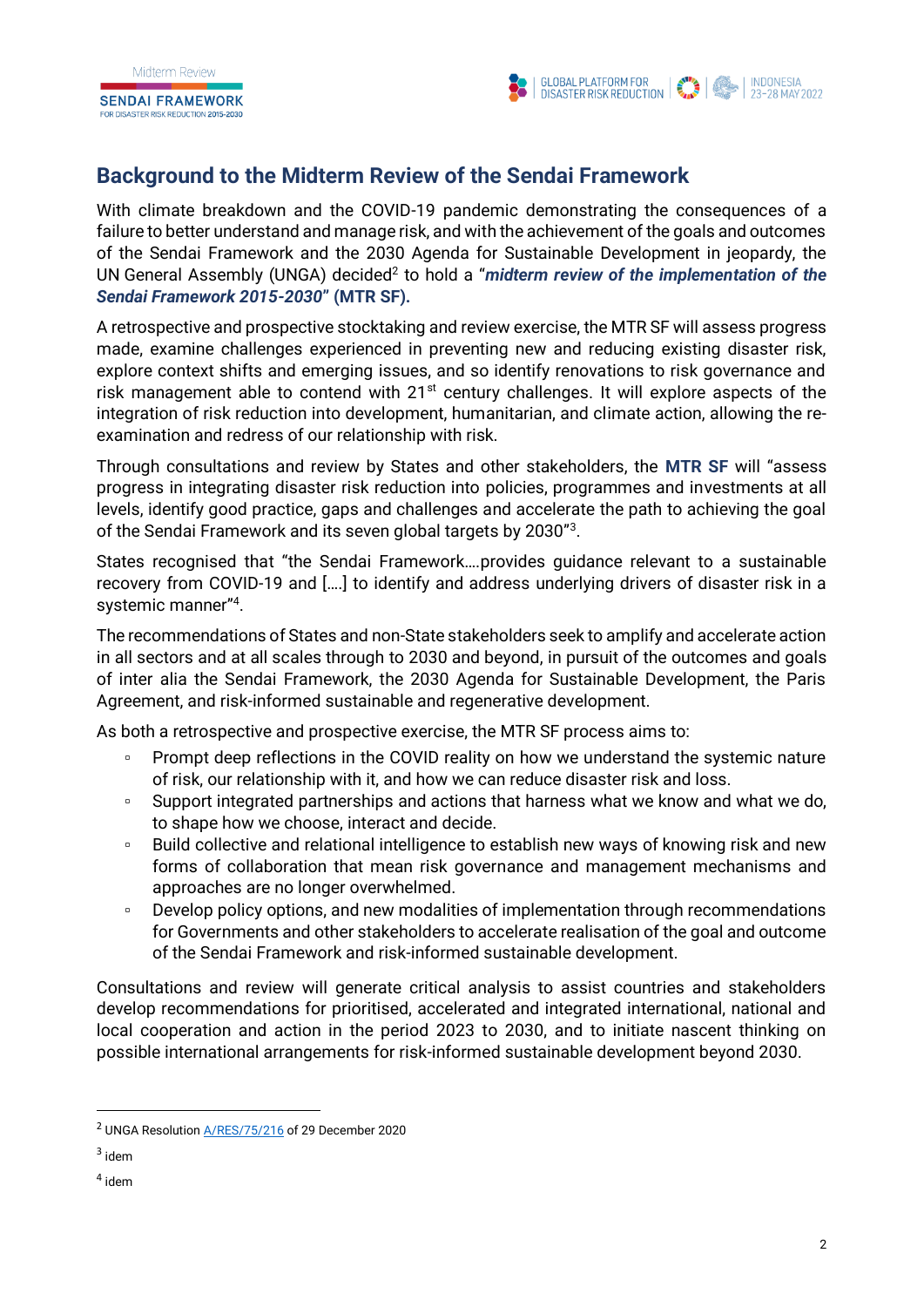**SENDAI FRAMEWORK** FOR DISASTER RISK REDUCTION 2015-2030



## **The Midterm Review of the Sendai Framework Plenaries**

The Midterm Review of the Sendai Framework Plenaries (MTR SF Plenaries) will be moderated inperson and online discussions.

### **Co-Chairs:**

### ▫ **Mami Mizutori**

Special Representative of the UN Secretary-General for Disaster Risk Reduction

and

#### ▫ **The host Government**

(@ Ministerial-level; to be announced)

The MTR SF Plenaries will be held $5$  on:

- $\degree$  Thursday, 26 May from 14:00 16.30
- Thursday, 26 May from 16:30 19:00
- Friday, 27 May from 14:00 16:30

<sup>5</sup> All times WIB+07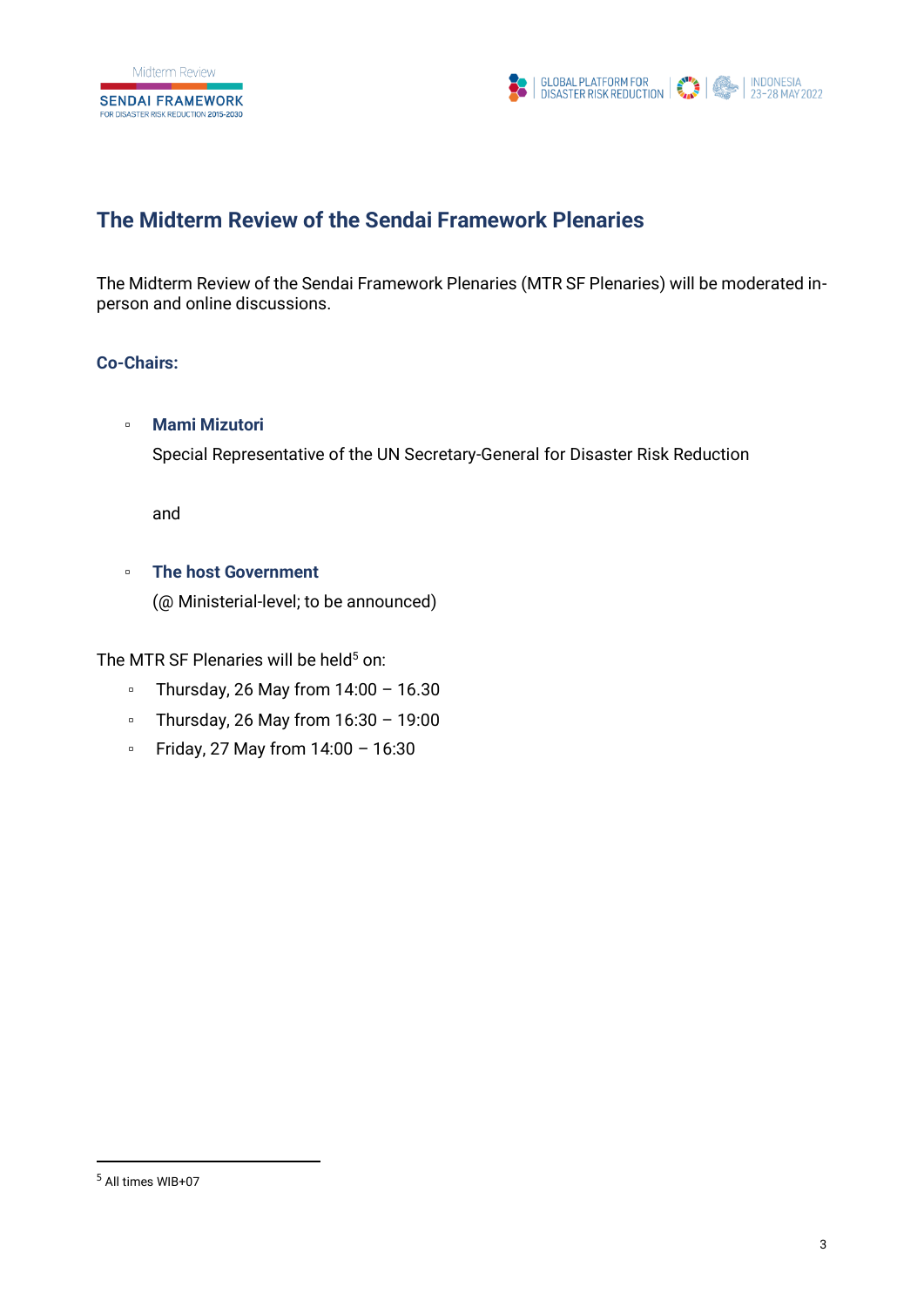

# **MTR SF Plenary Theme**

### <span id="page-3-0"></span>**MTR SF Plenary 3:**

Rethinking sustainable development; investing with strategic foresight to build resilience.

#### **Summary:**

The operating environment in which the Sendai Framework and other frameworks are being implemented at global, regional, national and local levels, has altered immeasurably since 2015, not least with the COVID-19 pandemic and global warming through anthropogenic climate change. Both demonstrate the systemic nature of risk, and demand urgent and fundamental reflections on how the world seeks to understand, collaborate and manage risk within the context of sustainable and regenerative development in the 21st century; now, to 2030 and beyond.

This Plenary will therefore initiate a forward-looking discussion on how we address risk in a way that is timely, coherent and is drawn from diverse knowledge systems, and explores the shifts in values, perspectives and paradigms that underpin current efforts to rethink approaches to sustainable development.

While convening this discussion, the Plenary will explore options of enhancing or renovating existing arrangements and tools present in the multilateral system to identify, govern and address risk to build resilience in a rapidly destabilizing world.

The Plenary will specifically talk about institutional and collaborative arrangements within sustainable development, that can be 'fit for purpose' and thus more 'effective' for developing capacities to foster relationships, collective endeavour and coherence that span institutional silos and levels. This includes: adaptive governance and dispersed coordination practices; inclusive novel partnerships composed of different sectors and actors working vertically and horizontally in an integrated manner, while continuing to strengthen the role of all stakeholders in decision making through an *all of State institutions<sup>6</sup>* and *all-of-society<sup>7</sup>* approach.

This Plenary will further discuss identifying key attributes of a multilateral system that can effectively address risk and build resilience, particularly in the context of imminent and emerging risks. It can also discuss options to actualize these attributes through a range of measures.

The discussions will focus on enhancing the effectiveness, accountability and inclusivity of the multilateral system, including by addressing fragmentation, gridlock and lack of agility, and greater engagement of local communities. It will also consider suggestions on how to end the rigid silos that impede the address of critical issues, and which contribute to risk governance and risk management approaches that promote divergence rather than convergence and coherence.

 $6$  Guiding Principles of the Sendai Framework – Paragraph 19(e)

<sup>7</sup> Guiding Principles of the Sendai Framework – Paragraph 19(d)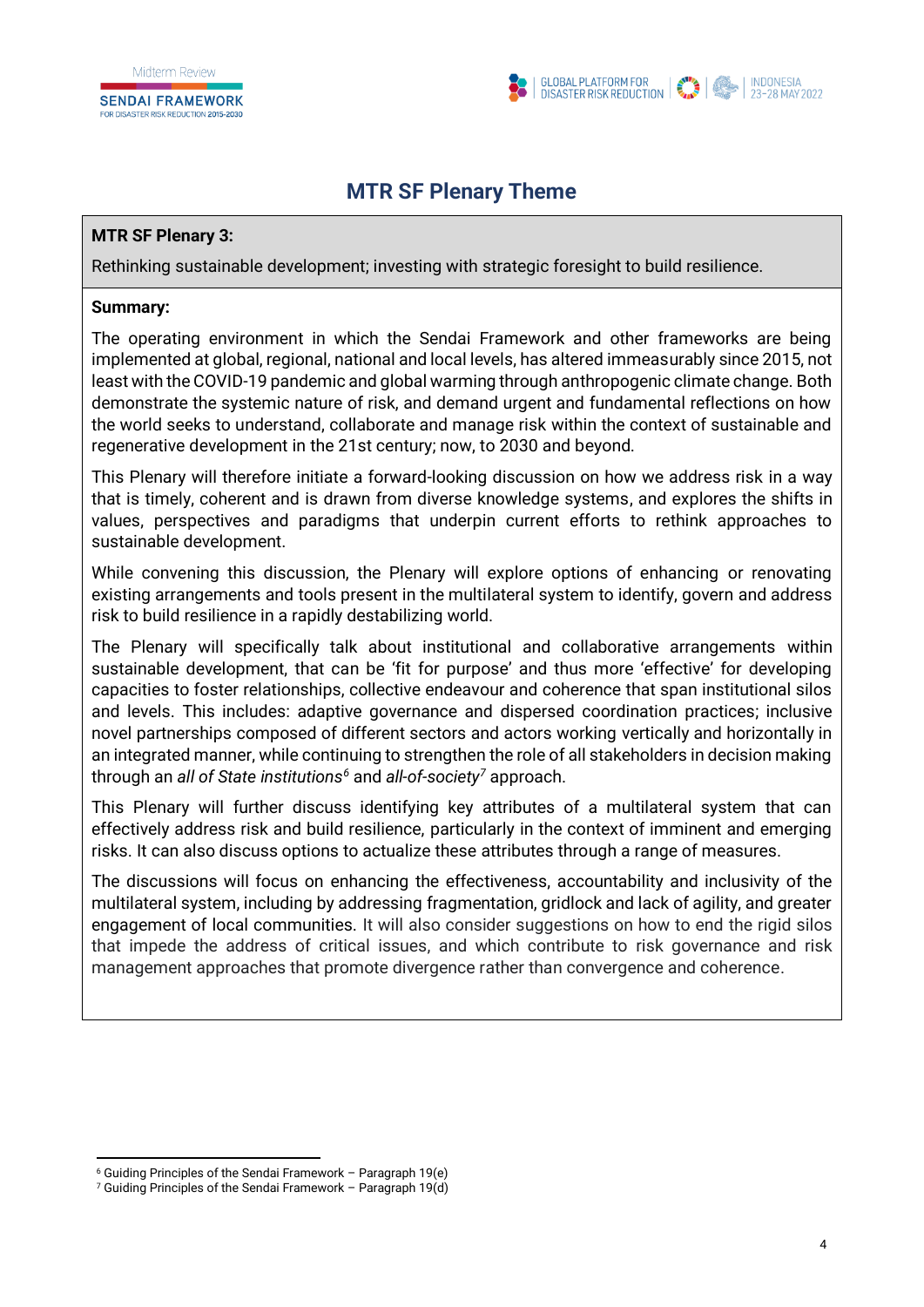**SENDAI FRAMEWORK** 



#### **Context**

As with the rapidly changing riskscape and our understanding of it, the architecture and mechanisms of risk governance and risk management at the international and national levels available to address these risks are also evolving. These bring both challenges and opportunities.

Contemporary policy measures and initiatives are moving in the direction of being more receptive to a more complex understanding of risk that more accurately depicts the interdependent relationship between the economy, environment, and society. Such risk reduction measures and initiatives, however, are often still hampered by aspects of 'sectorisation', 'departmentalisation' and artificial separation by mandate, which can result in, for example, structural inefficiencies, or a lack of public trust when multiple perspectives and the contextual agency of local communities are not adequately incorporated. Such measures and initiatives often also fall short of accounting for the scope of risks and hazards highlighted in the Sendai Framework, do not consider scenarios for catastrophic risks, nor invest adequately in flexibility to enable pre-adaptative capacity. Within this context, reform and realignment are imperative.

The current disposition of the multilateral system has been successful in 'agenda setting' by developing i) global frameworks (e.g., the Paris Agreement, the 2030 Agenda, the New Urban Agenda, etc.) that, in part, address critical hazards and risks, and ii) also developing a framework dedicated to, *inter alia,* the governance of these hazards and risks (Sendai Framework). Taken together, these frameworks provide the basis for an *all-of-society* framework for risk governance at the global and regional levels.

However, as demonstrated so starkly by COVID-19 and other intersecting and cascading risks and hazards (both current and emerging), the global risk governance architecture – and the risk management mechanisms that emanate from it  $-$  are inadequate<sup>8</sup>. This situation is compounded by the fact that an increasing number of stakeholders now view the multilateral system and its institutions as not being 'fit for purpose' to govern and adapt effectively to today's realities. These institutions are often seen as inadequate to effectively address risk in their own domains, thus making addressing the systemic nature of risk even harder. Deficient governance can lead to initiatives with insufficient commitment – political and economic; further increasing knowledge gaps.

The Plenary may therefore explore renovations that, for example:

- facilitate novel collaboration among multilateral entities that allow earlier and better identification of anomalies and signals of risk creation and propagation to be identified,
- that subsequently trigger timely transdisciplinary, inter-institutional action to explore and implement pre-adaptive approaches to prevent and reduce risk, and
- ultimately support reliable 'monitoring' and 'follow up' on the implementation of policies intended to address these risks and build resilience.

<sup>8</sup> a reality that is largely mirrored at the regional and national levels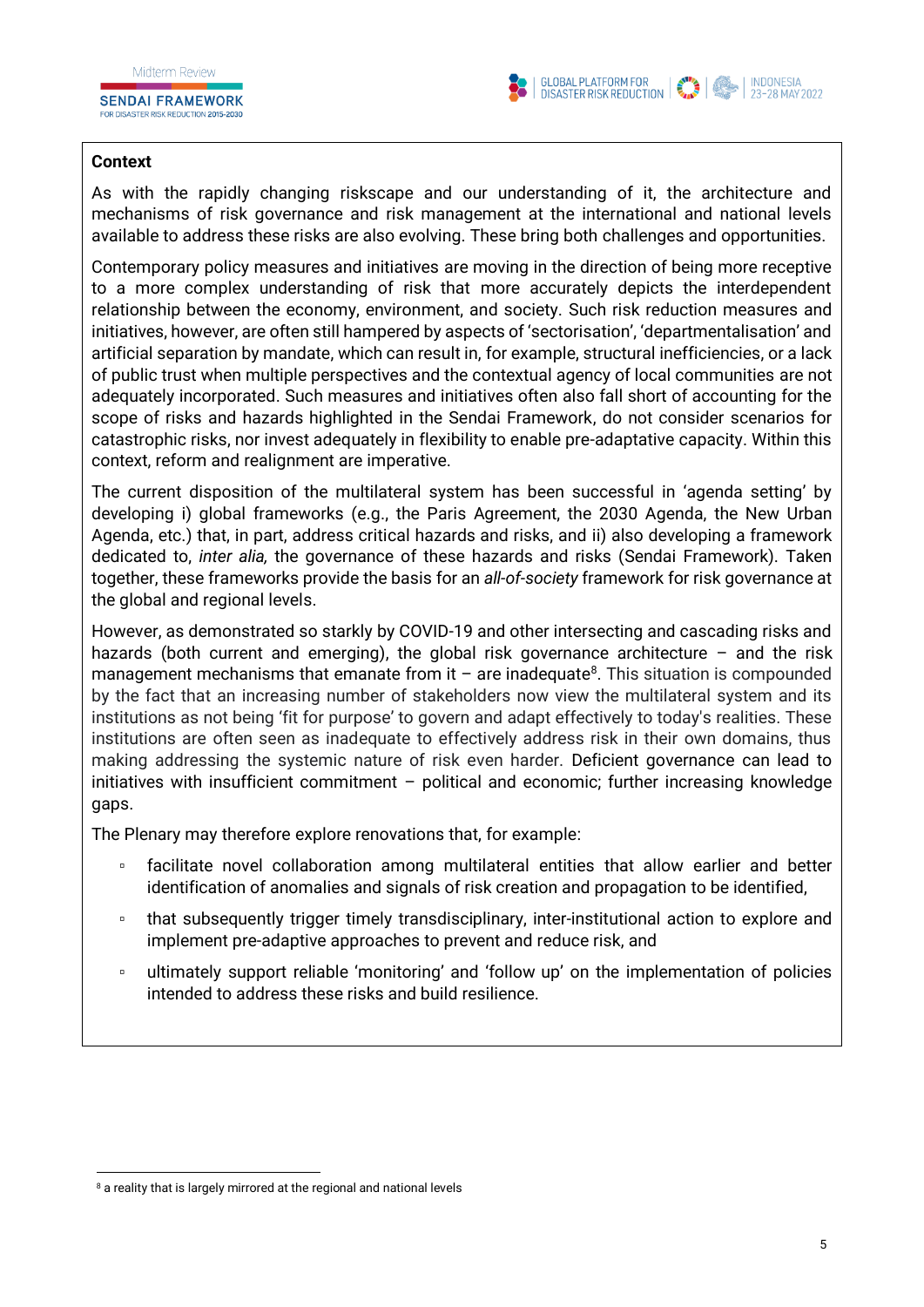**SENDAI FRAMEWORK** FOR DISASTER RISK REDUCTION 2015-2030



#### **Broadening the Conversation**

In 2019, the *Global Sustainable Development Report* (GSDR)<sup>9</sup> identified the centrality of "building greater resilience against shocks….at the societal level" whether minimising "the spread of infectious diseases due to human mobility and climate change", or "financial volatility that can impact individual incomes and the health of economies", and argued that implementation of the Sendai Framework can support the SDGs, the Paris Agreement, the New Urban Agenda and others.

The report identified six essential entry points and four levers to be applied, where the interconnections among social, ecological, economic and political systems exist for renovating our relationship with risk, and accelerating the transformative power of sustainable development.

In exploring these entry points<sup>10</sup>, the GSDR examined levers that can be applied to correct the balance between achieving human well-being and its social and environmental costs; the first of these levers being governance<sup>11</sup>. While recognising that governance approaches need to be "diverse, tailored, innovative and adaptive", the GSDR emphasises the importance of "using science to support decision-making and develop early-warning systems that can pick up and authenticate weak signals", of creating institutions and modalities of collaboration "that deal with uncertainties and risks", and identifies "opportunities for moving in pragmatic, open and pluralist directions in global governance".

Building on *inter alia* the UN Global Assessment Report on Disaster Risk Reduction (GAR)<sup>12</sup> and the GSDR, the Secretary General's *Our Common Agenda* report<sup>13</sup>, aims to ensure that the UN system is equipped to act more systematically for the long-term. This includes a proposal on strengthening the capacity of the United Nations in foresight and planning through the establishment of a *Futures Laboratory,* and regularly presenting a *Strategic Foresight and Global Risk Report* once every five years<sup>14</sup>. It discusses how the current reliance on GDP to determine access to concessional finance and support, could be redressed by *inter alia* giving greater weight to indices of vulnerability to external shocks and systemic risk criteria<sup>15</sup>.

Synchronized with the GAR, the GSDR, and consistent with the IPCC Sixth Assessment Report 2022<sup>16</sup>, the proposals contained in the Our Common Agenda report have the potential:

- for streamlining vast institutional complexity and fragmentation,
- by convening processes and mechanisms that enable broad agreement for pressing challenges across intersecting, competing, and overlapping interests, and

<sup>9</sup> Independent Group of Scientists appointed by the Secretary-General, *Global Sustainable Development Report 2019: The Future is Now* – *Science for Achieving Sustainable Development,* (United Nations, New York, 2019). <https://sustainabledevelopment.un.org/gsdr2019>

<sup>&</sup>lt;sup>10</sup> human well-being and capabilities; sustainable and just economies; food systems and nutrition patterns; energy decarbonization and universal access; urban and peri-urban development; and global environmental commons

<sup>11</sup> The three other levers being: economy and finance; individual and collective action; and science and technology

<sup>12</sup> <https://www.undrr.org/building-risk-knowledge><https://gar.undrr.org/> <https://www.undrr.org/gar2021-drought>

<sup>13</sup> United Nations (2021), Our Common Agenda – Report of the Secretary-General. ISBN: 978-92-1101446-4 <https://www.un.org/en/content/common-agenda-report/>

<sup>14</sup> The report also discusses an *Emergency Platform* to respond to complex global crises. The platform would not be a new permanent or standing body or institution but rather a set of pre-agreed understandings about how to work together in the face of a crisis with global reach.

<sup>&</sup>lt;sup>15</sup> The Secretary-General also calls for a Summit of the Future to be held in 2023.

<sup>16</sup> IPCC Sixth Assessment Report (2022)